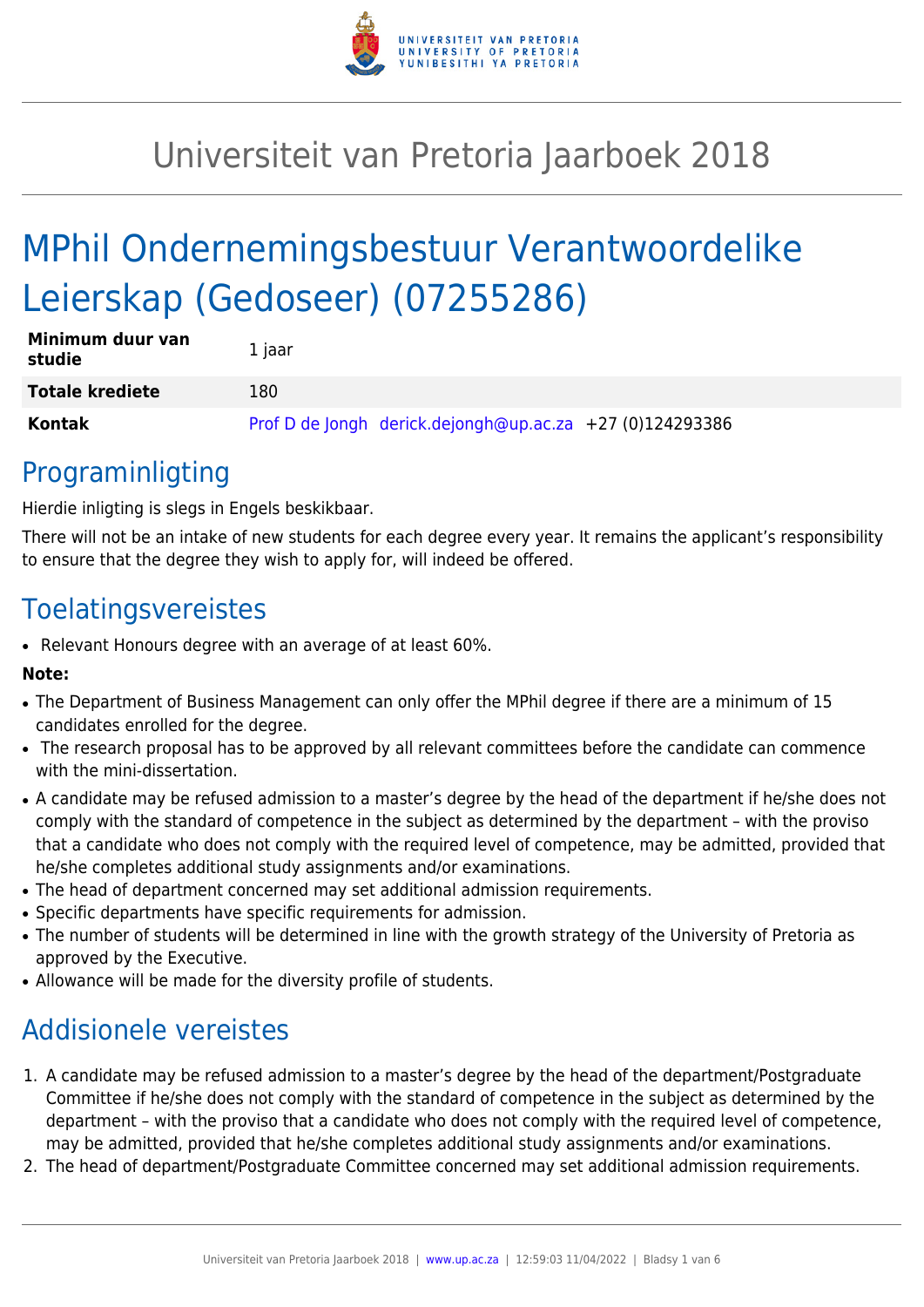

- 3. Specific departments have specific requirements for admission.
- 4. The number of students will be determined in line with the growth strategy of the University of Pretoria as approved by the Executive.
- 5. Allowance will be made for the diversity profile of students.

## Eksamens en slaagvereistes

The pass mark for both a dissertation and a mini-dissertation is 50%. The provisions regarding pass requirements for dissertations, contained in General Regulation G.12.2, apply mutatis mutandis to mini-dissertations.

A pass mark of at least 50% is required in the examination of each module.

## **Navorsing**

## **Dissertations/mini-dissertations, curricula and modules**

- 1. The degree programme requires that a dissertation/mini-dissertation must be submitted in a field of study chosen from the fields covered for the honours degree, provided that the Dean may, on the recommendation of the head of department/Postgraduate Committee concerned, approve the replacement of the required dissertation by the successful completion of a prescribed number of module credits and a minidissertation/research article.
- 2. Information on modules, credits and syllabi is available, on request, from the head of department/Postgraduate Committee concerned.
- 3. A module in Research Methodology is compulsory in all programmes. The Dean may, on the recommendation of the head of department/Postgraduate Committee concerned, waive the prerequisites.
- 4. Sufficient number of bound copies of the dissertation/mini-dissertation must be submitted to the Head: Student Administration for examination, after permission is granted by the supervisor.

## **Article for publication**

A dean may require, before or on submission of a dissertation/mini-dissertation, the submission of a draft article for publication to the supervisor. The draft article should be based on the research that the student has conducted for the dissertation/mini-dissertation and be approved by the supervisor concerned. The supervisor should then have the opportunity to take the paper through all the processes of revision and resubmission as may be necessary and/or appropriate in order to achieve publication.

## **Submission of dissertation/mini-dissertation**

A dissertation/mini-dissertation is submitted to the Head: Student Administration/Departmental Postgraduate Office, before the closing date for the various graduation ceremonies as announced annually.

For examination purposes, a student must, in consultation with the supervisor, submit a sufficient number of bound copies and/or e-copies of the dissertation/mini-dissertation, printed on good quality paper and of good letter quality, to the Head: Student Administration/Departmental Postgraduate Office. Permission to submit the dissertation/mini-dissertation in unbound form may be obtained from the supervisor concerned on condition that a copy of the final approved dissertation/mini-dissertation is presented to the examiners in bound format or electronic format.

In addition to the copies already mentioned, each successful student must submit a bound paper copy as well as two electronic copies of the approved dissertation/mini-dissertation to the Head: Student

Administration/Departmental Postgraduate Office in the format specified by the faculty and in accordance with the minimum standards set by the Department of Library Services, before 15 February for the Autumn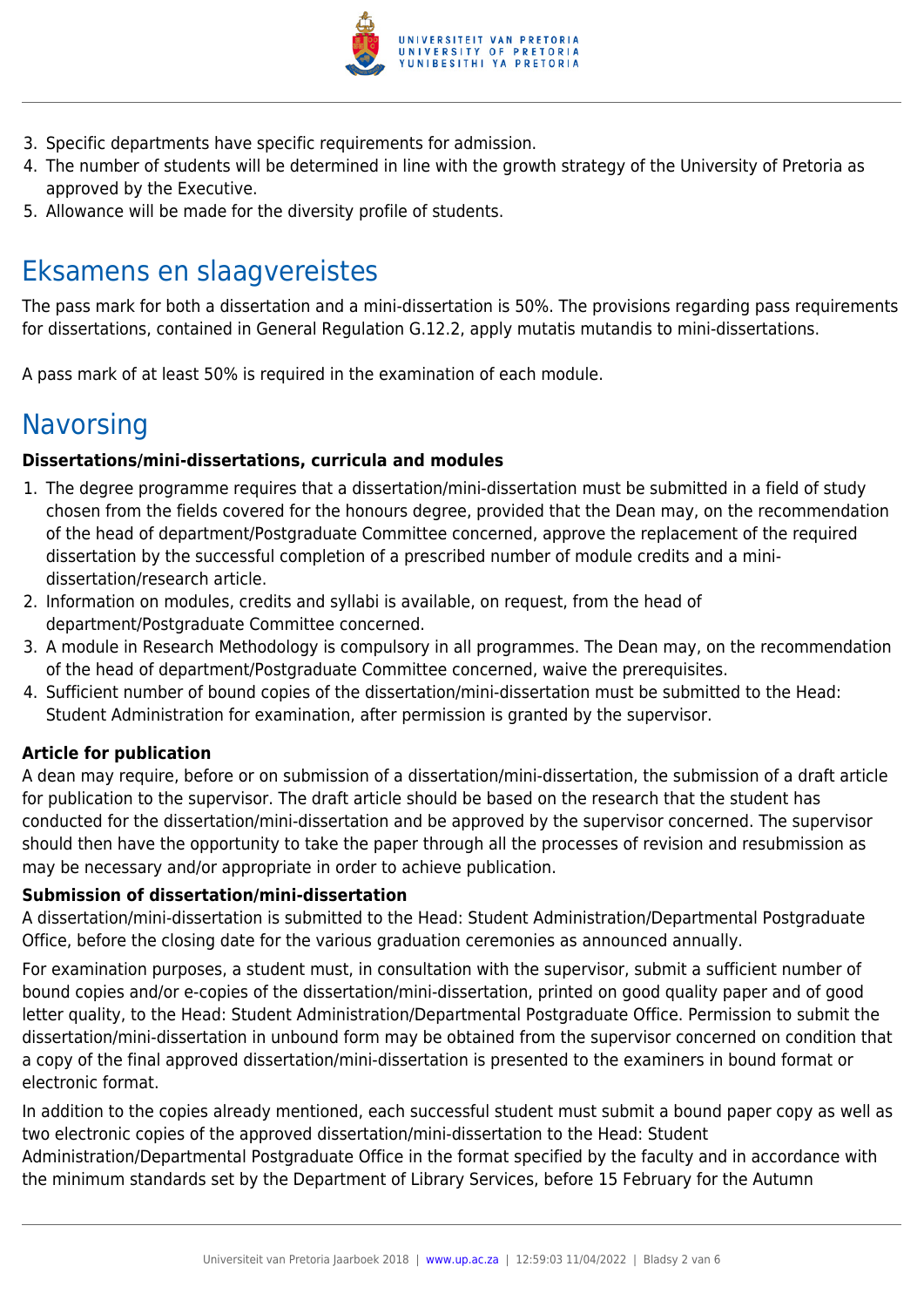

graduation ceremonies and before 15 July for the Spring graduation ceremonies, failing which the degree will only be conferred during a subsequent series of graduation ceremonies.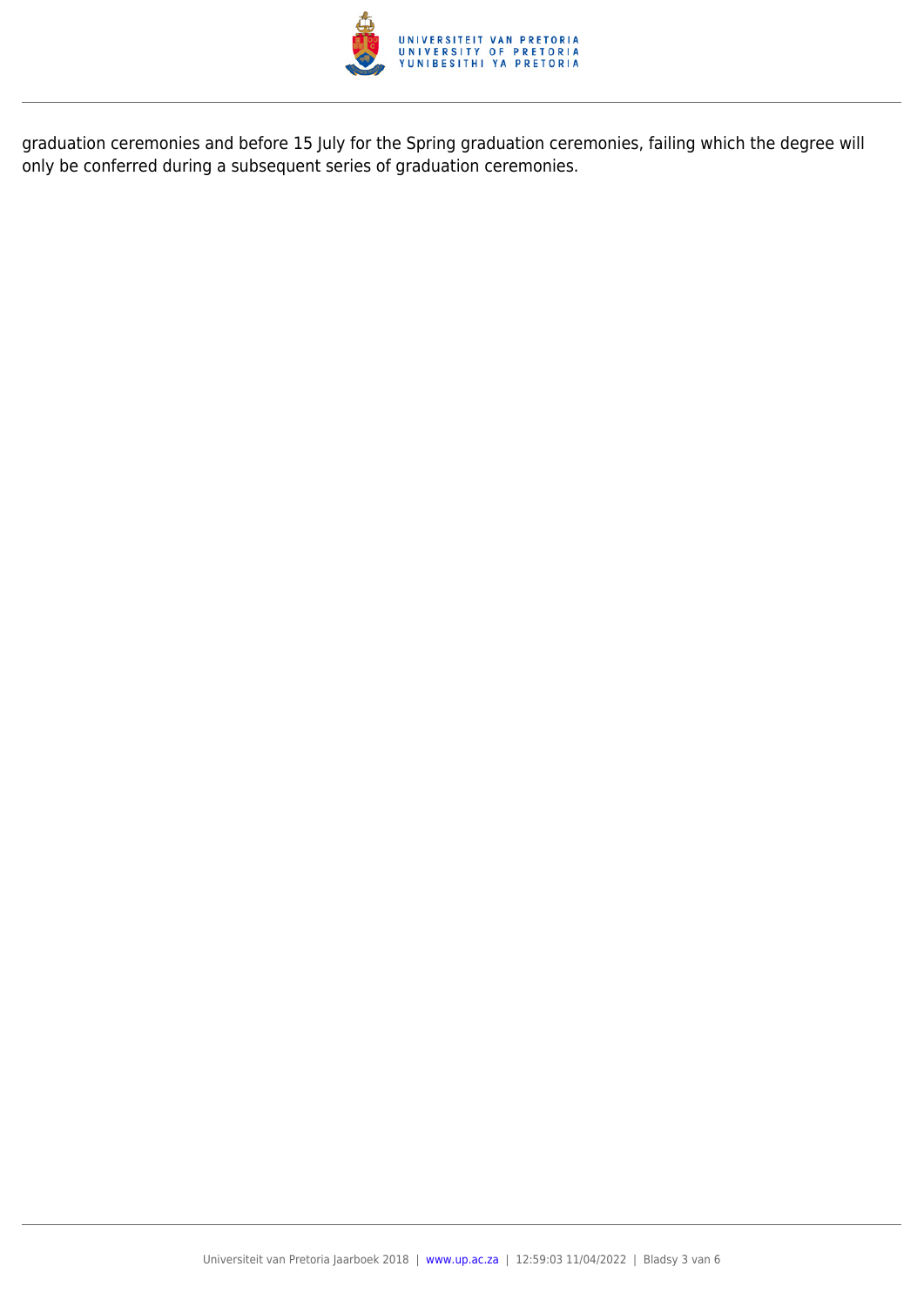

## Kurrikulum: Finale jaar

**Minimum krediete: 180**

## **Kernmodules**

## **Navorsingsmetodologie 804 (NME 804)**

| <b>Modulekrediete</b> | 20.00                           |
|-----------------------|---------------------------------|
| <b>Voorvereistes</b>  | Geen voorvereistes.             |
| Kontaktyd             | 1 lesing per week               |
| <b>Onderrigtaal</b>   | Module word in Engels aangebied |
| <b>Departement</b>    | Ondernemingsbestuur             |
| Aanbiedingstydperk    | Semester 1                      |
|                       |                                 |

### **Module-inhoud**

\*Hierdie inligting is slegs in Engels beskikbaar.

Strong emphasis on market research, quantification of the market but also a basis for academic publications and a doctorate.

## **Strategie en leierskap 811 (OBS 811)**

| <b>Modulekrediete</b> | 20.00                           |
|-----------------------|---------------------------------|
| <b>Voorvereistes</b>  | OBS 320 of gelykstaande         |
| Kontaktyd             | 1 lesing per week               |
| <b>Onderrigtaal</b>   | Module word in Engels aangebied |
| <b>Departement</b>    | Ondernemingsbestuur             |
| Aanbiedingstydperk    | Semester 1 of Semester 2        |

### **Module-inhoud**

\*Hierdie inligting is slegs in Engels beskikbaar.

Key concepts and principles of strategy, generic strategies, specific strategies, strategy practices, Formulation, Implementation and measurement of strategy, Environmental (Context) analysis and internal resource analysis. Basic concepts of leadership, styles and approaches to leadership with relevance to strategy of the business. Current trends in leadership research. Responsible leadership thinking and application.

## **Verantwoordelike leierskap 819 (OBS 819)**

| <b>Modulekrediete</b> | 25.00                           |
|-----------------------|---------------------------------|
| <b>Voorvereistes</b>  | Geen voorvereistes.             |
| Kontaktyd             | 1 lesing per week               |
| Onderrigtaal          | Module word in Engels aangebied |
| <b>Departement</b>    | Ondernemingsbestuur             |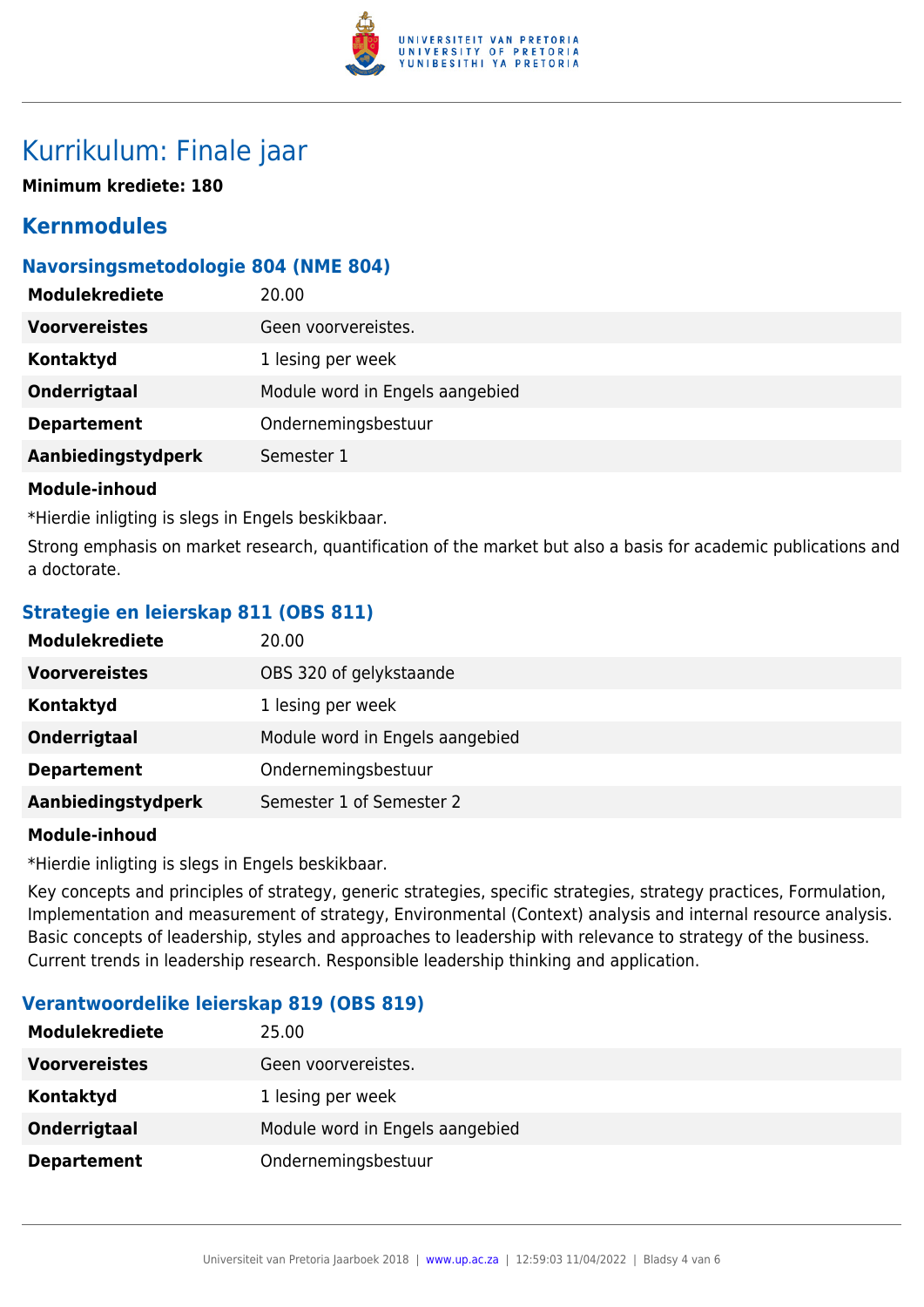

### **Aanbiedingstydperk** Semester 2

### **Module-inhoud**

\*Hierdie inligting is slegs in Engels beskikbaar.

This module critically analysis individual and collective leadership responsibility with a particular emphasis on business leadership and its role in shaping a sustainable future. The aim of the module is to develop an appreciation for the emerging theories on leadership and alternative views on the role and nature of leadership. Some of the topics covered within this module include: An introduction to the philosophy of business with a view to a fundamental revaluation of the dominant neoliberal world view and the concomitant economisation of individual and collective life; The ethical roles and responsibilities of modern corporations and their leaders; responsible leadership qualities.

An explicit transdisciplinary approach will be followed but the module will be anchored in a framework for reflective and critical practice.

### **Besigheid in die samelewing 820 (OBS 820)**

| <b>Modulekrediete</b> | 25.00                           |
|-----------------------|---------------------------------|
| <b>Voorvereistes</b>  | Geen voorvereistes.             |
| Kontaktyd             | 1 lesing per week               |
| Onderrigtaal          | Module word in Engels aangebied |
| <b>Departement</b>    | Ondernemingsbestuur             |
| Aanbiedingstydperk    | Semester 2                      |

#### **Module-inhoud**

\*Hierdie inligting is slegs in Engels beskikbaar.

The aim of this module is to develop an understanding of the role of business in a complex multi-stakeholder society. The module will reflect on the state of major sustainability systems (natural environment, society and economy) and the role and impact of business on those. Some of the topics covered within this module include: politics and business, sustainable development, environmental sustainability, social justice, corporate citizenship, systems thinking and reflective practice.

An explicit transdisciplinary approach will be followed but the module will be anchored in a framework for reflective and critical practice.

### **Miniverhandeling: Navorsingsartikel 898 (OBS 898)**

| <b>Modulekrediete</b> | 90.00                           |
|-----------------------|---------------------------------|
| <b>Voorvereistes</b>  | Geen voorvereistes.             |
| Onderrigtaal          | Module word in Engels aangebied |
| <b>Departement</b>    | Ondernemingsbestuur             |
| Aanbiedingstydperk    | laar                            |

Die inligting wat hier verskyn, is onderhewig aan verandering en kan na die publikasie van hierdie inligting gewysig word..